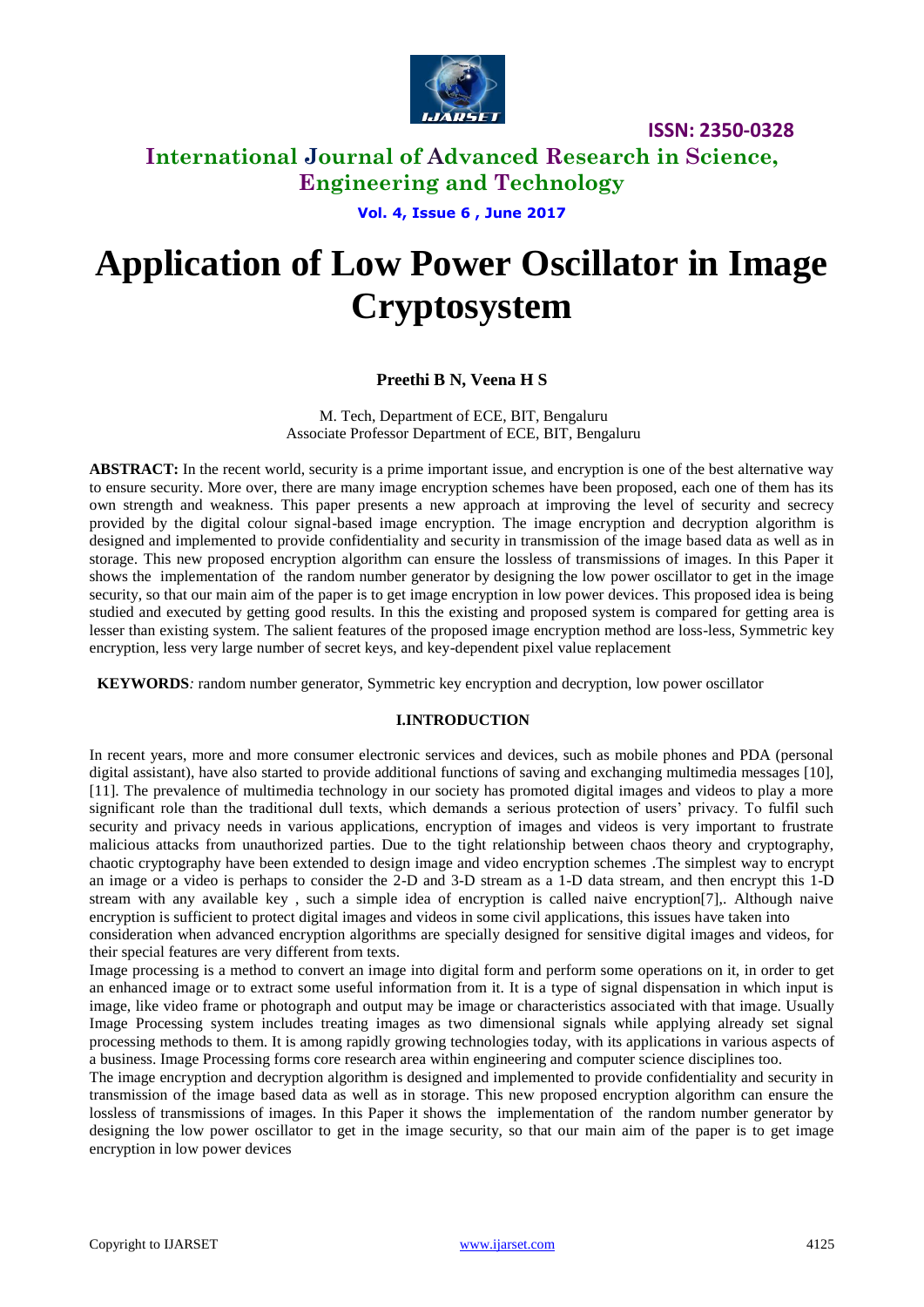

# **International Journal of Advanced Research in Science, Engineering and Technology**

#### **Vol. 4, Issue 6 , June 2017**

#### **II.BACKGROUND**

Image encryption schemes have been increasingly studied to meet the demand for real –time secure image transmission over the internet and through wireless networks. Encryption is the process of transforming the information for its security

with the huge growth of computer networks and the latest advances in digital technologies, a huge amount of digital data is being exchanged over the various type of networks The security of digital image has become more and more important due to rapid evolution of the internet in the digital world today. The security of digital images has attracted more attention .

Following are the various goals of encryption/decryption which are commonly used for images.

- **Confidentiality:** Information in the computer is transmitted and has to be accessed only by the authorized party.
- **Authentication:** The information received by any system has to check the identity of the sender that whether the information is arriving from an authorized person or a false identity.
- **Integrity:** Only the authorized party is allowed to modify the transmitted information. No one in between the sender and receiver are allowed to alter the given message.
- **Non Repudiation:** Ensures neither the sender, nor the receiver of message can deny the transmission.
- Access Control: Only the authorized parties are able to access the given information

There are two main categories of cryptography:

- **Secret key cryptography**
- **Public key cryptography**
- Secret key cryptography is also known as symmetric key cryptography. With this type of cryptography, both the sender and receiver know the same secret code, called the key .Messages are encrypted by the sender using the key and ecrypted by receiver using the same key.
- Public key cryptography, also called asymmetric key cryptography, uses a pair of keys for encryption and decryption. With public key cryptography, keys work in pairs of matched public and private keys.

Cryptography technique is used when secret message are transferred from one party to another over a communication line. Cryptography technique needs some algorithm for encryption of data. The encryption/decryption process refers to the operation of dividing and replacing an arrangement of the original image .the image can be decomposed into blocks; each one contains a specific number of pixels. The blocks are transferred into new locations. For better process the block size should be small, because fewer pixels keep their neighbors. In this case the correlation will be decreased and thus it becomes difficult to predict the value of any given pixel from the values of its neighbors. At the receiver side,

the original image can be obtained by the inverse transformation of the blocks. A general block diagram o this method is shown in figure below.

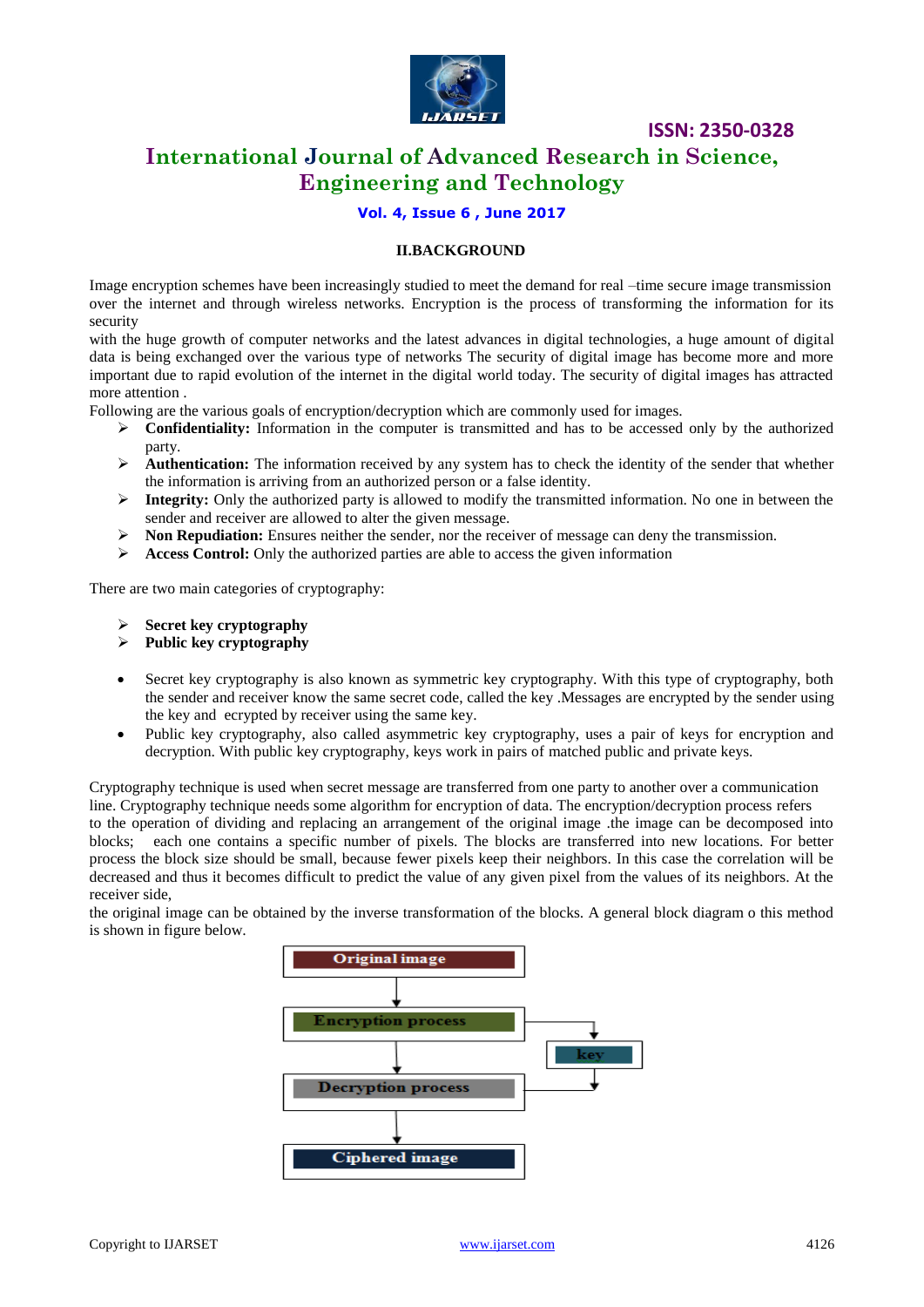

# **International Journal of Advanced Research in Science, Engineering and Technology**

### **Vol. 4, Issue 6 , June 2017**

### **III.PROPOSED METHOD**



Fig. 2: proposed image Encryption Architecture

The original message is divided into a random number of blocks that are then shuffled within the image .The transformed image is represents individually as red, green and blue colored images. then fed to the xor operation with the TRNG from oscillator. The main idea is that an image can be viewed as an arrangement of blocks. Initially in proposed image encryption system requires .bmp or jpeg type of image file that is to be hidden. It has two modules encrypt and decrypt shown in figure. This module requires jpeg type of image message and gives the only one image file in destination. The decrypt module is used to get the hidden visual information in original image. It takes the cipher image file as an output and gives one file at destination folder, is that jpeg image file.

Below is the fig that represents the architecture for RNG generation in terms which acts as a key for encryption and decryption



Fig. 3: Architecture of Proposed RNG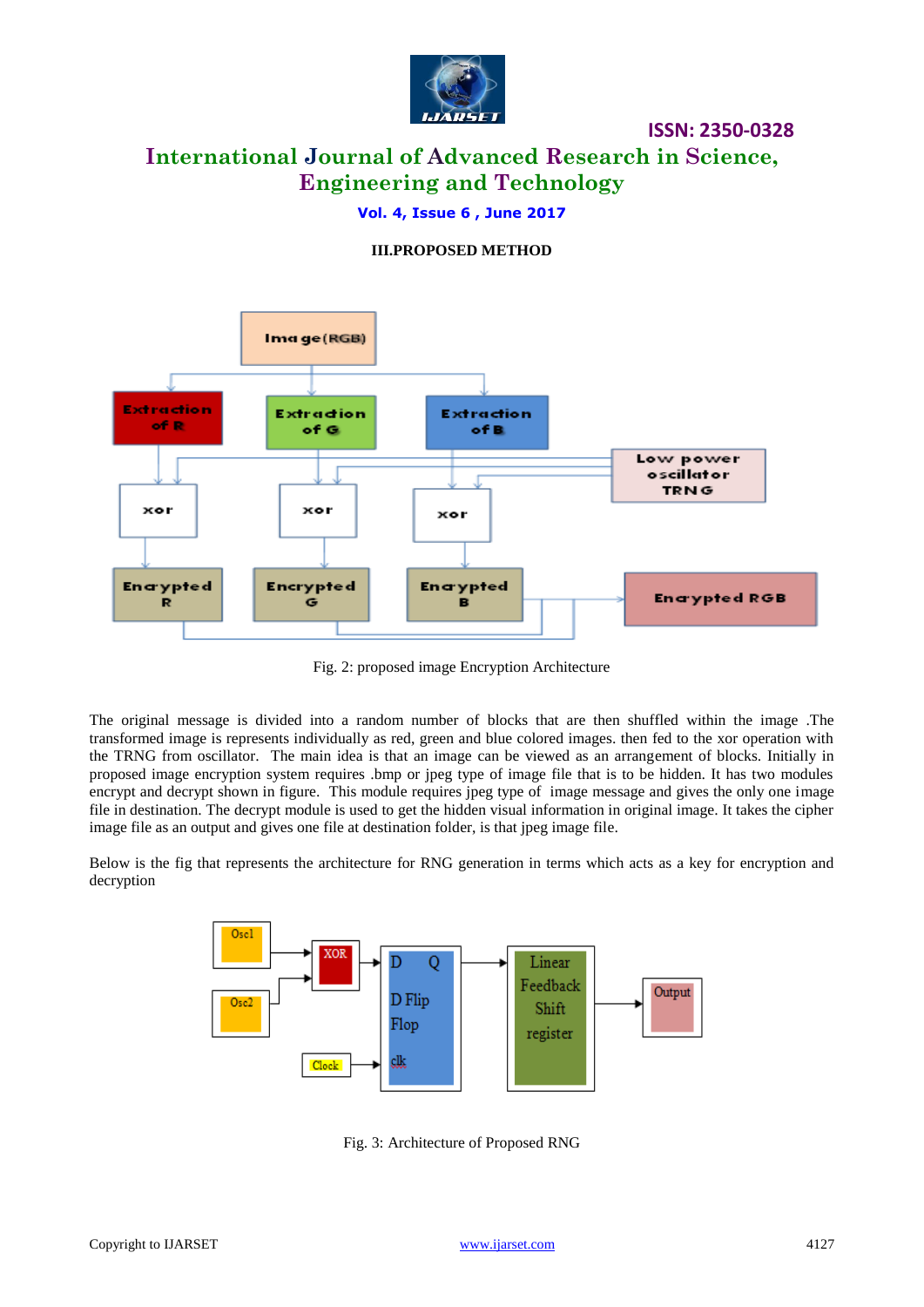

**ISSN: 2350-0328 International Journal of Advanced Research in Science, Engineering and Technology**

**Vol. 4, Issue 6 , June 2017**

Fig. 3 depicts the architecture of the proposed TRNG [14], which consists of two oscillators named as OSC1 and OSC2, a low-power XOR gate and a D flip-flop. The outputs of OSC1 and OSC2 are combined by the XOR operation to yield Seed, a random sequence of higher statistical quality. The center frequencies of OSC1 and OSC2 are 62 and 48 MHz respectively so that the frequency of Seed are not integer multiple of half the clock frequency. The XOR operationis preferred owning to the even probability of 0s and 1s for Seed. Then Seed is sampled by a 5.4 MHz system clock usingthe D flip-flop. Post digital processor is added to further improve the randomness of the output random numbers.

The scheme of our post digital processor is shown in Fig. The proposed post digital processor is realized by 64bits Linear Feedback Shift Register (LFSR) and 4 non-linear combined functions, which can improve the unpredictability and de-correlation of output random sequence.



Fig. 4: Proposed Post Advanced Processor



### **IV.RESULT AND DISCUSSION**

Fig. 5: Output sequence of proposed RNG

Above is the fig that represents the simulation result of proposed RNG which intern used as a key by both sender and receiver for encrypting and decrypting a true colour image respectively. Since the key is of RNG (Random number generator), it's become very difficult for an authorised user to crack what and which would be the key used for cryptography here.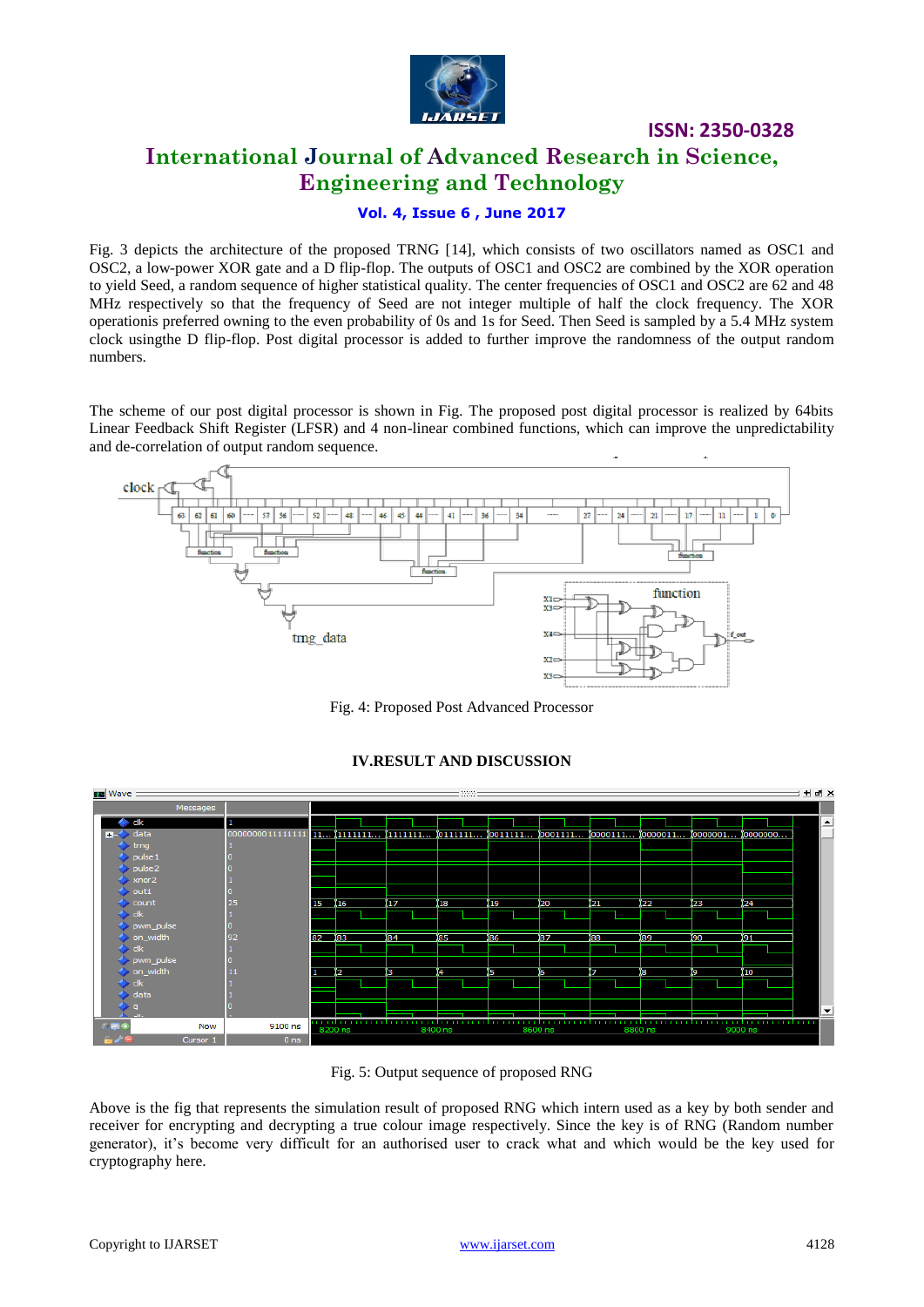

# **International Journal of Advanced Research in Science, Engineering and Technology**

# **Vol. 4, Issue 6 , June 2017**

Below tables includes all the information about device utilisation, that is number of fliflop,LUTs etc used in the proposed and also the existing architecture for the key.

| File * Print * E-mail Burn * Open *                  |             |                  |                    |  |  |
|------------------------------------------------------|-------------|------------------|--------------------|--|--|
| <b>Device Utilization Summary (estimated values)</b> |             |                  |                    |  |  |
| <b>Logic Utilization</b>                             | <b>Used</b> | <b>Available</b> | <b>Utilization</b> |  |  |
| Number of Slices                                     | 126         | 768              | 16%                |  |  |
| Number of Sice Fip Flops                             | 85          | 1536             | 5%                 |  |  |
| Number of 4 input LUTs                               | 209         | 1536             | 13%                |  |  |
| Number of bonded IOBs                                | 3           | 124              | 2%                 |  |  |
| Number of GCLKs                                      |             | 8                | 12%                |  |  |

Fig.6: Device utilization of proposed work

| <b>Device Utilization Summary (estimated values)</b> |             |                  |                    |
|------------------------------------------------------|-------------|------------------|--------------------|
| <b>Logic Utilization</b>                             | <b>Used</b> | <b>Available</b> | <b>Utilization</b> |
| Number of Slices                                     | 157         | 768              | 20°                |
| Number of Slice Flip Flops                           | 129         | 1536             | 89                 |
| Number of 4 input LUTs                               | 192         | 1536             | 12%                |
| Number of bonded IOBs                                | 66          | 124              | 53%                |
| Number of GCLKs                                      |             | 8                | 12%                |

Fig.7: Device utilization of existing work

### **ENCRYPTION AND DECRYPTION**



Fig.8: INPUT IMAGE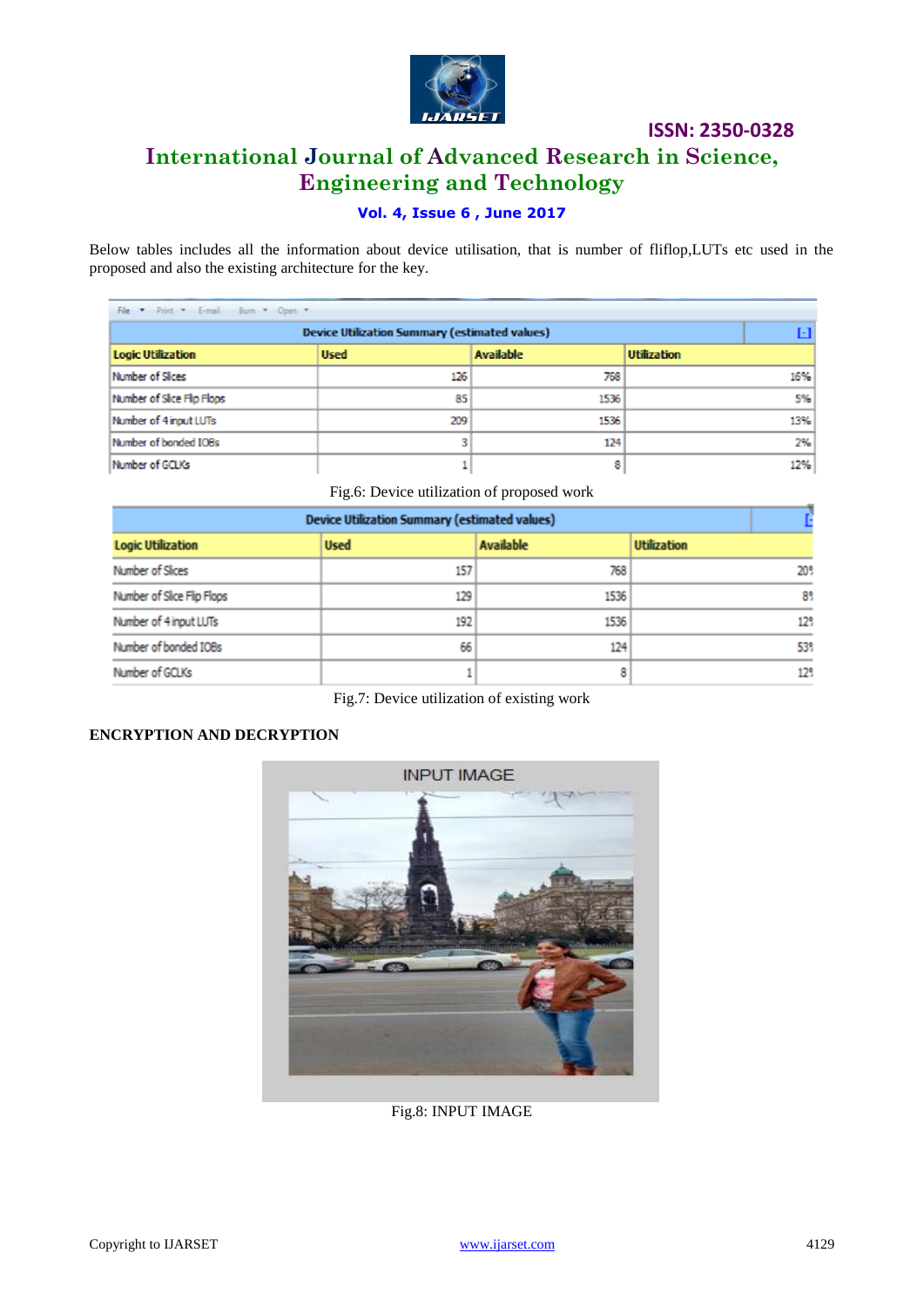

**ISSN: 2350-0328 International Journal of Advanced Research in Science, Engineering and Technology**

### **Vol. 4, Issue 6 , June 2017**

Below is the result that shows how image looks at each condition. Where figure 9 represents the extracted individual R (red) image from the original true colour image and the figure10 represents that the encrypted image of that extracted R, G and B of true colour image.



Fig. 9: Extraction of individual color from input image



Fig. 10: Encrypted image of individuals extracted from input image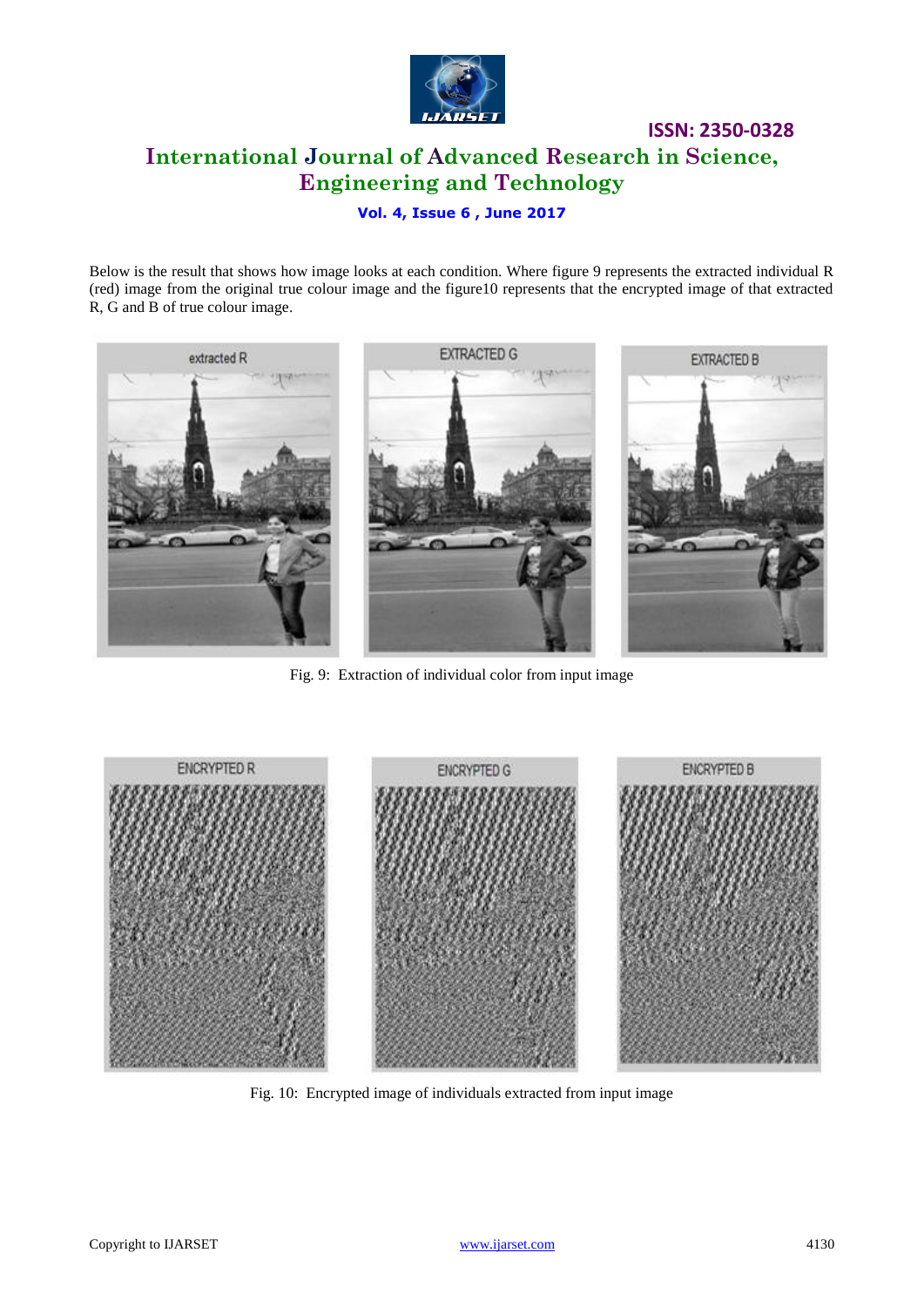

# **ISSN: 2350-0328 International Journal of Advanced Research in Science, Engineering and Technology**

### **Vol. 4, Issue 6 , June 2017**

Below figures represents the overall image cryptosystem process



Fig. 11: Encryption of input image



Fig. 12: Decryption of encryption image

#### **V.CONCLUSION**

The presents simulation results showed this approach has a better performance than other common encryption algorithms used. When compared to many commonly used algorithms, the proposed algorithm resulted in the best performance. This is because of the random key from the oscillator and the exor operation between that key and the extracted images of input image. Better key length will provide better symmetric algorithm implementation and security.